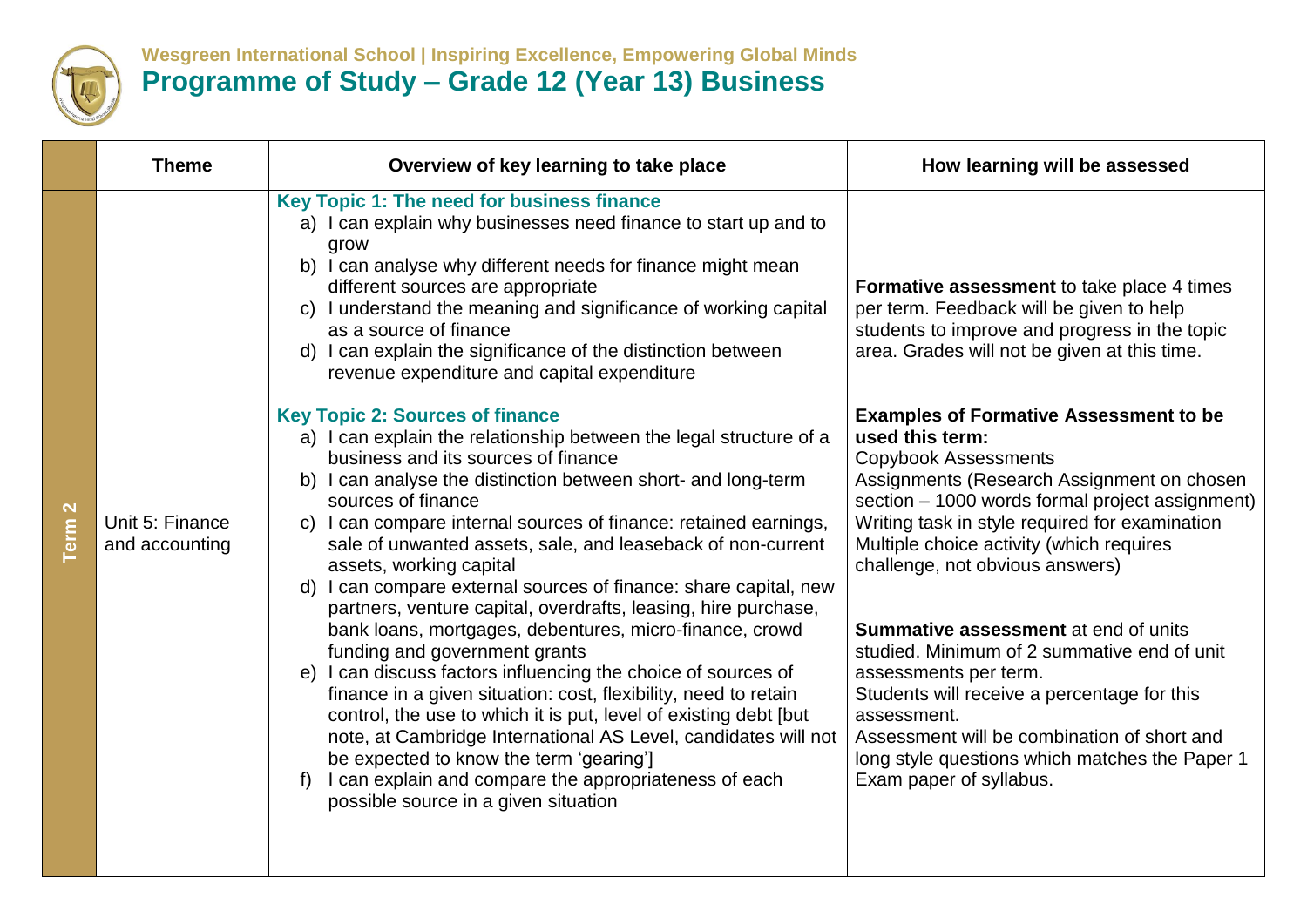| <b>Key Topic 3: Costs</b> |                                                                                                                                              |
|---------------------------|----------------------------------------------------------------------------------------------------------------------------------------------|
|                           | a) I can explain the need for accurate cost data                                                                                             |
|                           | b) I can define types of costs: fixed, variable, marginal; direct                                                                            |
|                           | and indirect                                                                                                                                 |
|                           | c) I can identify problems of trying to allocate costs in given<br>situations                                                                |
|                           | d) I can use cost information for decision making purposes,                                                                                  |
|                           | e.g., average, marginal, total costs when analysing and<br>evaluating                                                                        |
|                           | e) I can explain how costs can be used for pricing decisions                                                                                 |
| $f$ )                     | I can explain how costs can be used to monitor and improve<br>business performance, including using cost information to<br>calculate profits |
|                           | g) I can determine the minimum level of production needed to                                                                                 |
|                           | break even or the profit made                                                                                                                |
|                           | h) I can define, calculate, and interpret the margin of safety and                                                                           |
|                           | the uses and limitations of break-even analysis                                                                                              |
|                           | <b>Key Topic 4: Accounting fundamentals</b>                                                                                                  |
|                           | a) I can describe the contents of an income statement including                                                                              |
|                           | revenue, cost of sales, gross profit, operating profit, profit for                                                                           |
|                           | the year, retained earnings                                                                                                                  |
|                           | b) I can recite and apply the contents of a statement of financial                                                                           |
|                           | position including noncurrent, assets, current assets, current                                                                               |
|                           | liabilities, working capital, net assets, non-current liabilities,                                                                           |
|                           | reserves, and equity, acid test ratio, current ratio, gross profit                                                                           |
|                           | margin, profit margin                                                                                                                        |
|                           | c) I understand how each of these ratios is used reasons for the                                                                             |
|                           | results obtained                                                                                                                             |
|                           | d) I can list the ways that businesses might try to improve ratio                                                                            |
|                           | results, including reducing working capital problems                                                                                         |
|                           | e) I can compare of ratios results between businesses and the                                                                                |
|                           | limitations of these accounting ratios                                                                                                       |
| f)                        | I can identify of the kind of information that individual                                                                                    |
|                           | stakeholder groups might seek                                                                                                                |